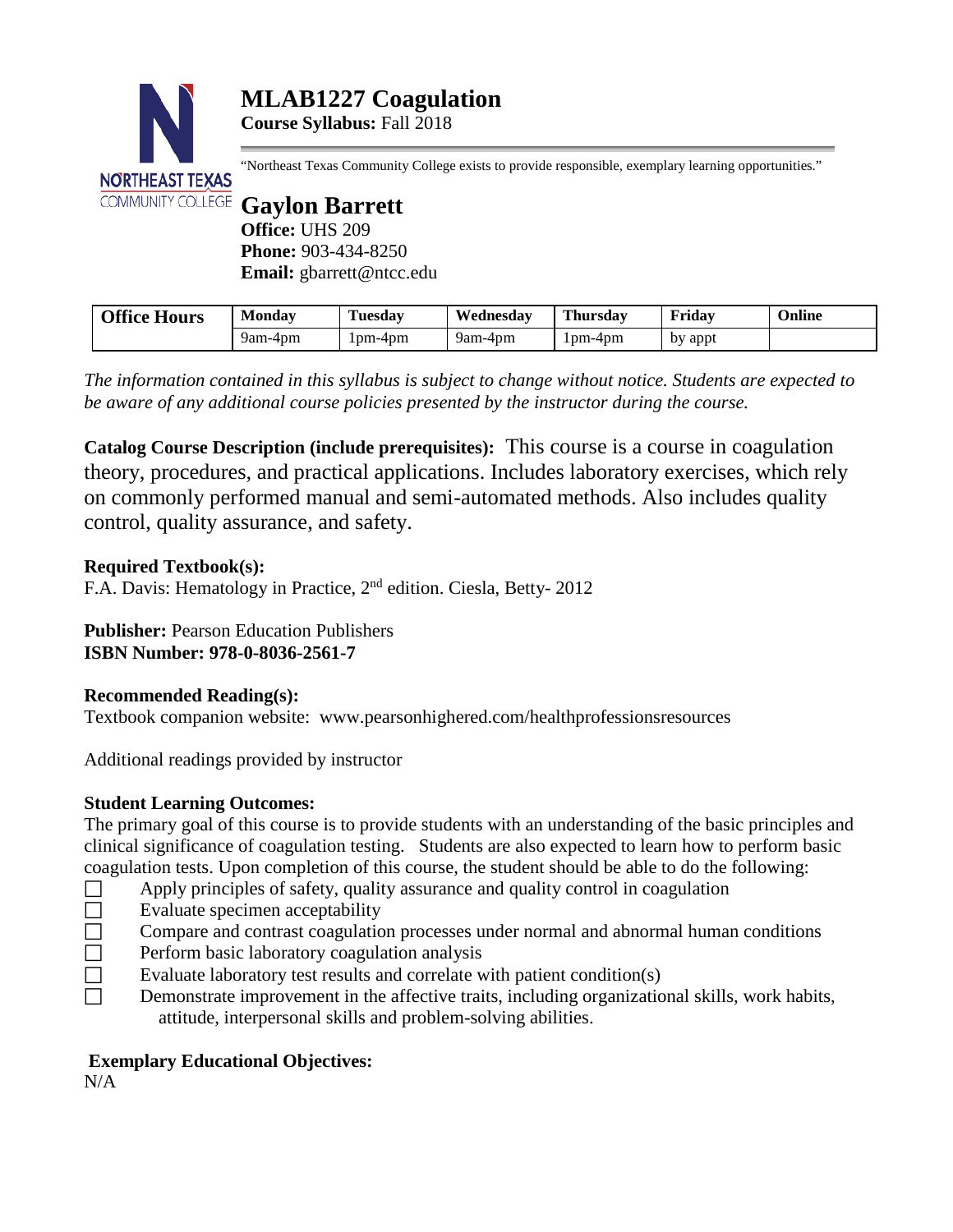### **SCANS Skills:**

- Resources Identify reagents, supplies and equipment needed for each lab and organize laboratory procedure and organize laboratory procedures so that all reagents, supplies and equipment are used correctly.
- Interpersonal Recognize limitations of expertise and communicate with instructor when questions arise. Show respect for instructor and peers during class time.
- Information Apply information gained from lecture, laboratory and independent study to problem solve results provided as case studies or unknowns during laboratory.
- Systems Apply critical thinking skills to problems encountered in the laboratory and theoretical case studies.
- Technology Achieve competency in routine coagulation procedures.

### **Lectures & Discussions:**

Primary Hemostasis Secondary Hemostasis and Fibrinolysis Evaluation of Hemostasis Disorders of Primary Hemostasis Disorders of Secondary Hemostasis Thrombophilia

# **Evaluation/Grading Policy:**

| Exams                                    | 80% |
|------------------------------------------|-----|
| Lab procedures/homework/case studies 20% |     |

 $A= 90\%$  above B= 80-89%  $C = 70-79%$  $D= 60-69%$  $F=$  less than 60%

A minimum grade of "C" is required **for BOTH** lecture/web and laboratory components of all Medical Laboratory Technology courses. Failure to meet this requirement will result in the dismissal from the program.

## **Tests/Exams:**

Four exams over lecture and lab material

#### **Assignments:**

All assignments are due on the specified date. No late homework or any assignments will be accepted after the due date. A grade of zero will be given on any homework not turned in by the due date.

#### **Other Course Requirements:**

Laboratory activities and case studies provided by the instructor

#### **Student Responsibilities/Expectations:**

- 1. Students are expected to wear scrubs to all classes on campus as well as a lab coat (provided by program) for laboratory sessions. Close-toed shoes are to be worn for all laboratory sessions.
- 2. Attend all classes and labs, be on time and remain in class for the entire period.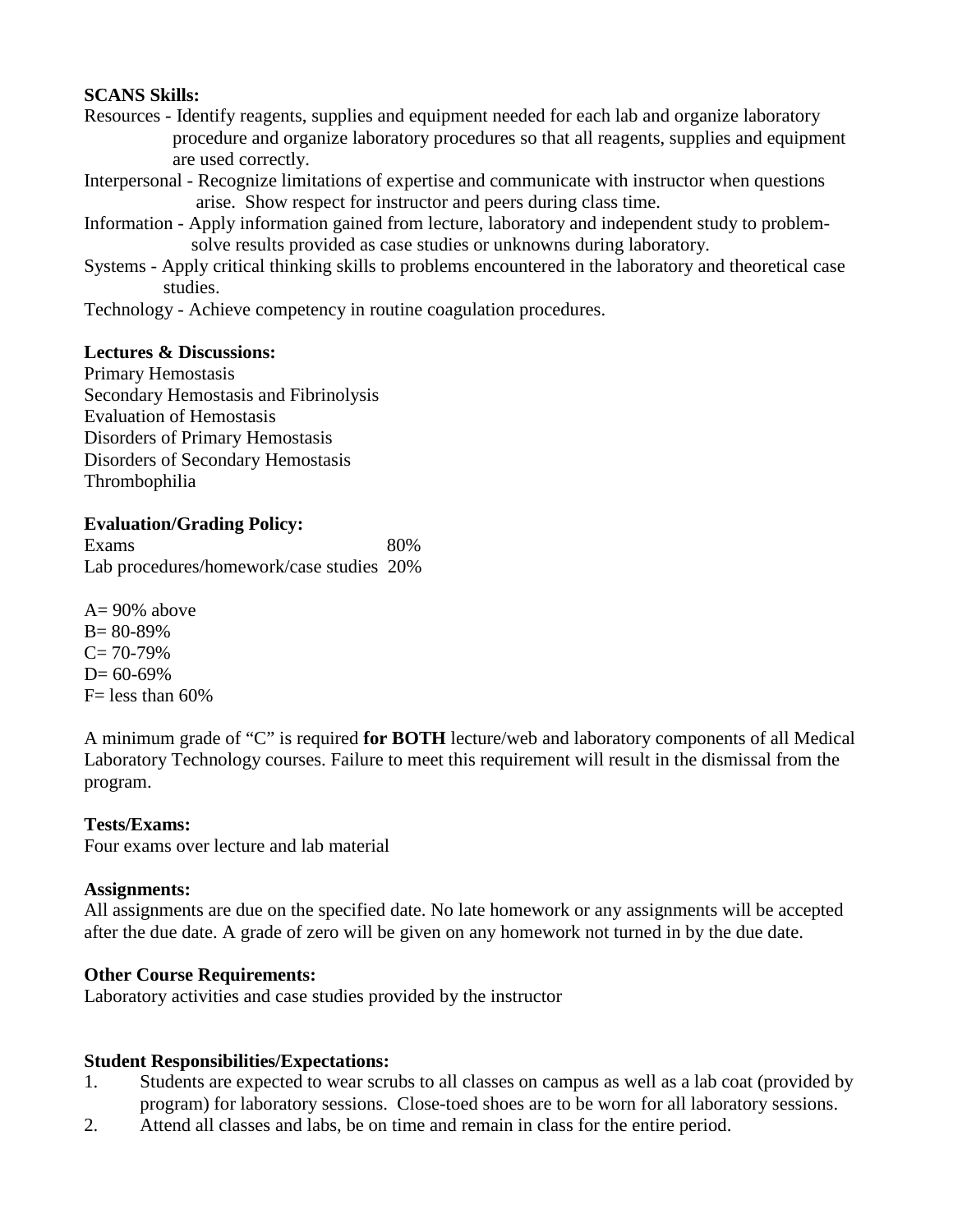- 3. Notify instructor by phone, email, or voicemail if unable to attend class / lab
- 4. Complete assigned readings before the assigned lecture or lab.
- 5. Be prepared to take notes and participate in class and laboratory.
- 6. Be respectful of instructors and classmates.
- 7. Cell phones must be placed in the box in the front of the classroom; if you have an emergent or urgent situation, please notify the instructore before class begins, and if necessary, step into the hall to take the call.
- 8. Laptops or tablets may be used for note-taking or research but do not abuse this privilege. They are not for personal use during class time.
- 9. Check NTCC email on a regular basis (and delete unnecessary mail) important and/or updated information may sometimes be communicated to individuals or classes as a whole.

#### **NTCC Academic Honesty Statement:**

"Students are expected to complete course work in an honest manner, using their intellects and resources designated as allowable by the course instructor. Students are responsible for addressing questions about allowable resources with the course instructor. NTCC upholds the highest standards of academic integrity. This course will follow the NTCC Academic Honesty policy stated in the Student Handbook."

#### **Academic Ethics**

The college expects all students to engage in academic pursuits in a manner that is beyond reproach. Students are expected to maintain complete honesty and integrity in their academic pursuit. Academic dishonesty such as cheating, plagiarism, and collusion is unacceptable and may result in disciplinary action. Refer to the student handbook for more information on this subject.

### **ADA Statement:**

It is the policy of NTCC to provide reasonable accommodations for qualified individuals who are students with disabilities. This College will adhere to all applicable federal, state, and local laws, regulations, and guidelines with respect to providing reasonable accommodations as required to afford equal educational opportunity. It is the student's responsibility to arrange an appointment with a College counselor to obtain a Request for Accommodations form.

An appointment can be made with Shannin Garrett, Academic Advisor/Coordinator of Special Populations located in the College Connection. She can be reached at 903-434-8218. For more information and to obtain a copy of the Request for Accommodations, please refer to the [NTCC](http://www.ntcc.edu/index.php?module=Pagesetter&func=viewpub&tid=111&pid=1)  website - [Special Populations.](http://www.ntcc.edu/index.php?module=Pagesetter&func=viewpub&tid=111&pid=1)

## **Family Educational Rights And Privacy Act** (**Ferpa**):

The Family Educational Rights and Privacy Act (FERPA) is a federal law that protects the privacy of student education records. The law applies to all schools that receive funds under an applicable program of the U.S. Department of Education. FERPA gives parents certain rights with respect to their children's educational records. These rights transfer to the student when he or she attends a school beyond the high school level. Students to whom the rights have transferred are considered "eligible students." In essence, a parent has no legal right to obtain information concerning the child's college records without the written consent of the student. In compliance with FERPA, information classified as "directory information" may be released to the general public without the written consent of the student unless the student makes a request in writing. Directory information is defined as: the student's name, permanent address and/or local address, telephone listing, dates of attendance, most recent previous education institution attended, other information including major, field of study, degrees, awards received, and participation in officially recognized activities/sports.